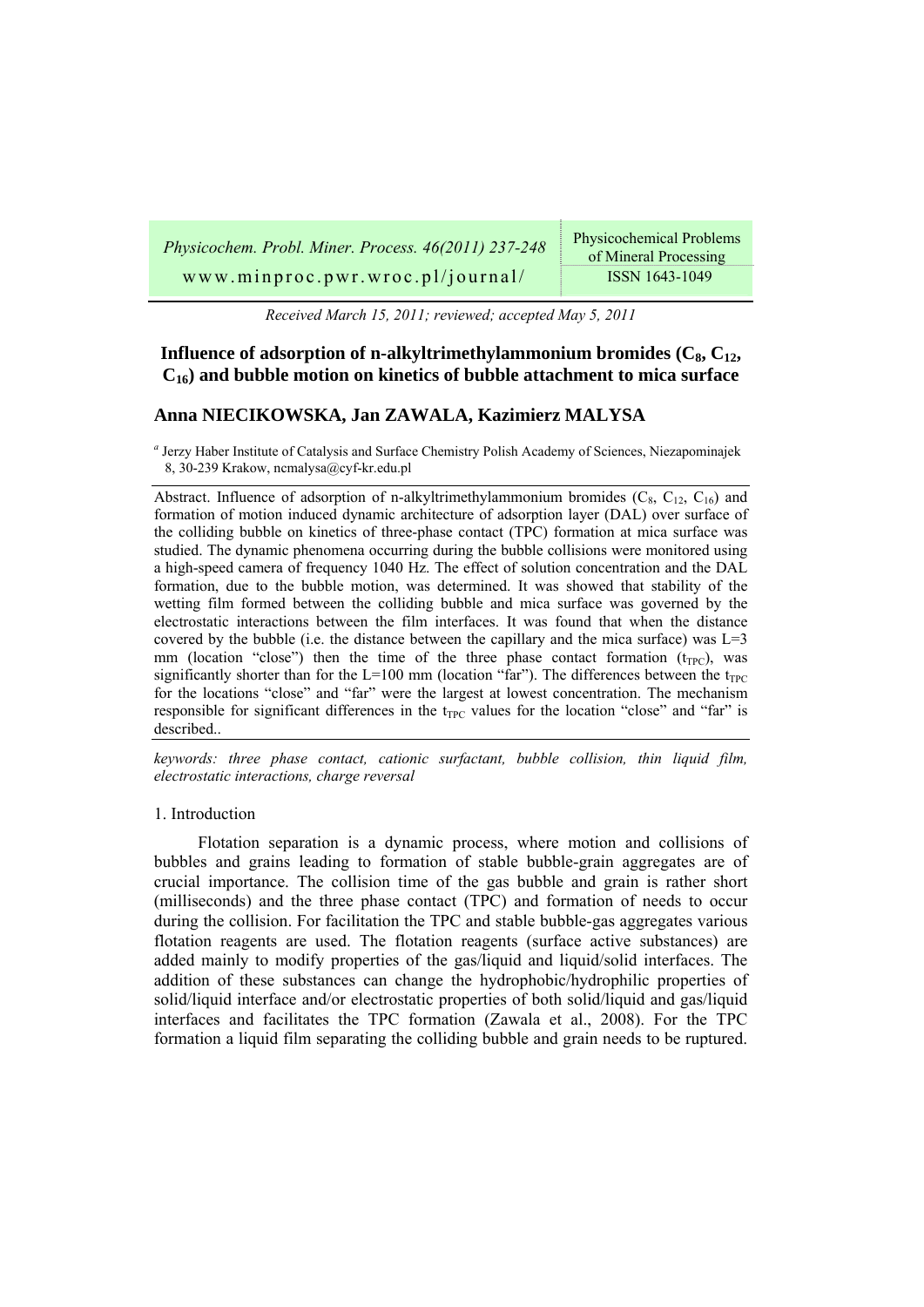Stability of the liquid films is determined, according to the DLVO theory, by interrelation between electrostatic interactions of the electrical double layers of two interfaces (long-range, 1-100 nm), and the van der Waals interactions (short, 1-10 nm) (Scheludko, 1967). Thus, when a wetting film is formed during the bubble collision with solid surface then the electrostatic interactions start to operate when the draining film reaches locally a thickness ca. 100nm. When the film interfaces are similarly charged, the repulsive interactions between the surfaces stabilize the film. Otherwise, that is, when the film interfaces are oppositely charged, the attractive electrostatic forces act as a destabilizing factor leading to the film rupture*.* Thus, a preferential adsorption of ionic surfactant on one of the film interfaces can cause a reversal of the surface electrical charge. As a result the electrical interactions can be changed from repulsive to attractive, leading to the film rupture and the TPC formation.

Adsorption of surface active substances (SAS) can also affect strongly the bubble motion (Levich, 1962, Dukhin et al., 1959, 1995, Malysa et al., 2005, Zhang et al., 2001, Krzan et al., 2007). Velocity of the bubble can be strongly lowered in solutions of surface active substances (SAS) and as a result the time of contact between the colliding bubble and grain is prolonged. When the bubble formed in SAS solution is motionless then adsorption coverage over its surface is uniform. As a consequence of viscous drag exerted by continuous medium on the rising bubble interface the uneven distribution of adsorption coverage, due to surface advection flow from the bubble top to the bottom stagnation point, is induced (Frumkin, 1947, Levich, 1962). This non-uniform bubble adsorption coverage leads to inducement of surface tension gradient and causes a tangential 'Marangoni' stress opposing the flow shear stress. The uneven distribution of the surfactant molecules over the bubble surface, with practically no adsorption coverage at the top bubble pole, is called dynamic adsorption layer (DAL). As a consequence of the DAL formation the bubble interface mobility is retarded and its velocity can be lowered even by over 50% (Malysa et al., 2005; Krzan, et al., 2007).

The paper presents results of experiments on kinetics of the TPC formation by the bubble colliding with mica surface in solutions of three nalkyltrimethylammonium bromides, having 8, 12 and 16 carbon atoms in alkyl chain (OTAB, DDTAB and CTAB, respectively). The effect of (i) preferential adsorption of SAS at the gas/liquid interface, and (ii) the DAL formation at the bubble surface was investigated. It is showed that stability of the wetting film (time of the TPC formation) vary with the n-alkyltrimethylammonium bromides concentration and depends on the molecule chain-length. The TPC formation at mica surface is governed by the attractive electrostatic interactions and the time of the TPC formation is affected by the DAL formation induced by the bubble motion - wetting film ruptures when the adsorption coverage at the bubble surface is high enough to change the sign of the bubble surface from negative to positive*.*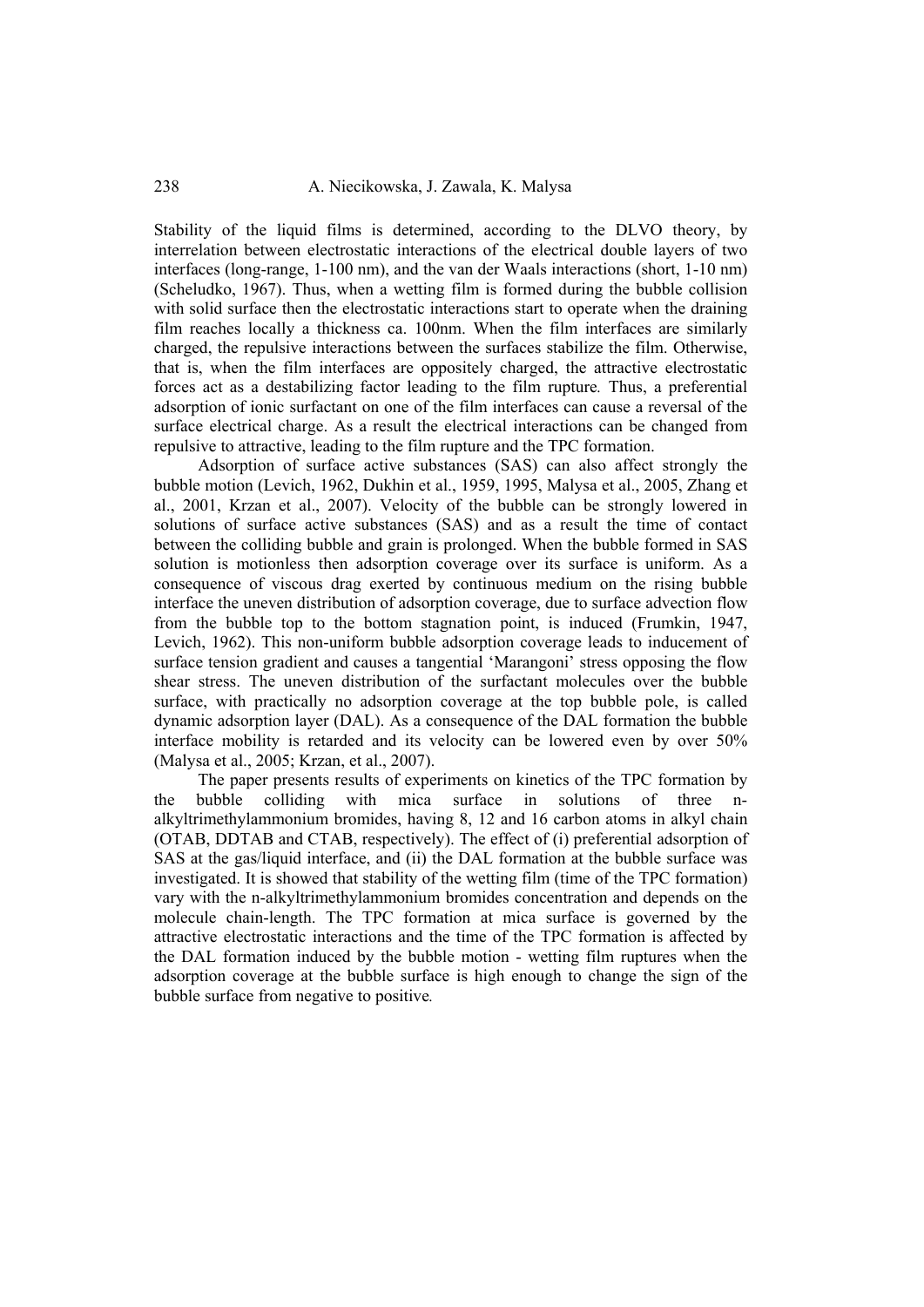### 2. Experimental

Experiments were carried out using experimental set-up presented schematically in Fig. 1. It consisted of: (i) a square glass column (cross section 50x50mm), (ii) glass capillary of inner diameter 0.075 at the bottom, (iii) syringe pump with gas tight high precision glass syringes (Hamillton), enabling wellcontrolled air supply, (iv) high-speed camera (SpeedCam MacroVis), (v) PC with image analysis software. Collisions of the single bubbles with mica plates were recorded at the camera frequency 1040 Hz and analyzed using the WinAnalyze 3D software. The movies were also transformed into BMP pictures and analyzed using the SigmaScan Pro 5.0 Image Analysis Software. The bubble velocity variations were determined from measurements of the bubble bottom pole positions on subsequent frames of the camera recording.



Fig. 1. Schematic of the experimental set-up - A) mica plate at location "close" ( $L=3mm$ ), B) mica plate at location "far" (L=100mm)

Prior to each experiment the gas flow was adjusted carefully to get the time interval of ca. 30 s between two subsequent bubbles detaching from the capillary. The mica plates, freshly cleaved from sheets of layered mica sample, were positioned horizontally inside the column, just below the solution surface. Two series of experiments were carried out in the solutions studied to find if and how the motion induced dynamic (non-equilibrium) architecture of adsorption layer (DAL) affects an outcome of the collisions and time of the bubble attachment to mica surface. In the first series the distance between the bubble formation point and the surface of mica plate (L) was ca. 3 mm (see Fig. 1A). This location of mica plate will be further called the location "close" to underline the fact that the bubble collided with mica plate immediately after detachment from the capillary and therefore the adsorption coverage over its surface was uniform. In the second series (see Fig. 1B) the mica plated was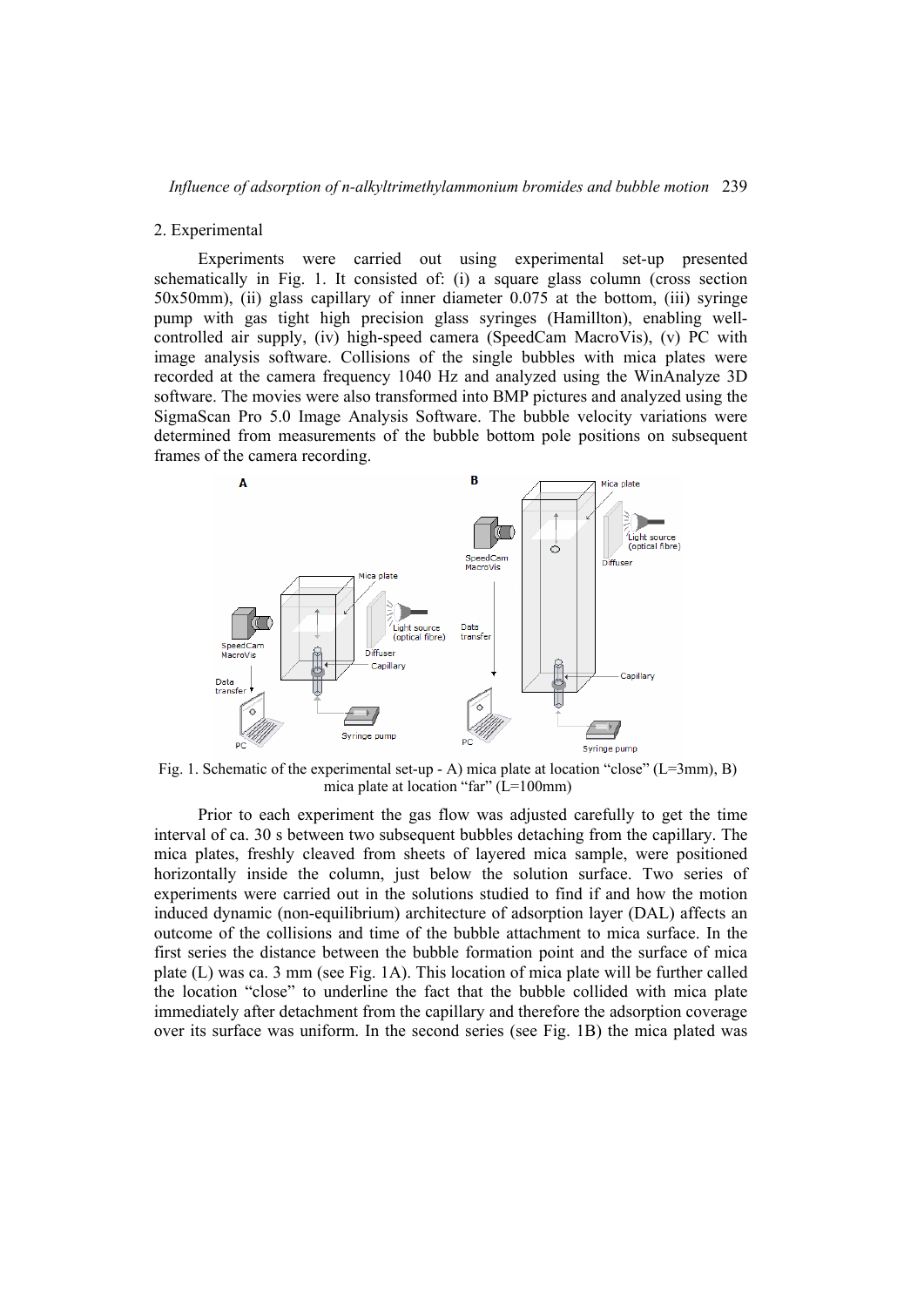fixed at the distance L=100 mm (location "far) and at this distance, as showed previously (Krzan et al., 2007), the DAL was formed over the bubble. To get reliable data the experiments were repeated 20-30 times for each solution concentration and the mica plate location.

All experiments were carried out at room temperature. N-octyltrimethylammonium (OTABr), n-dodecytrimethylammonium (DDTABr) and n-hexadecyltrimethylammonium (CTABr) bromides were commercial reagents (Fluka) of high purity (≥99%). High purity distilled water was used in the experiments.

## 3. Results and discussion

# 3.1. Uniform adsorption coverage over surface of the colliding bubble

Adsorption coverage of surface active molecules over surface of the motionless bubble, i.e. when the bubble is growing at the capillary orifice, is uniform. Thus, when the mica plate is located in close vicinity of the capillary then the adsorption coverage over the colliding bubble is still almost uniform. Figure 2 presents the series of photos illustrating the bubble collision with mica plate at the location"close" (L=3mm) in distilled water and OTABr and CTABr solutions of concentration  $1 \cdot 10^{-2}$  and  $5 \cdot 10^{-6}$  M, respectively. For the sake of convenience the moment of the bubble first collision was denoted as t=0. It is seen in Fig. 2 that in all cases the bubble bounced from the mica surface after the first collision and the amplitude of the bounce was the largest one in distilled water. In the OTABr and DDTABr solutions the bouncing distance was shorter due to smaller impact velocity of the colliding bubble resulting from presence of adsorption layer over the bubble surface. Note please, in the last sequence of each of the photo series (Fig. 2), that the TPC was not formed at mica surface in distilled water but was formed in the OTABr and CTABr solutions. After a complete dissipation of the kinetic energy, that is, when the bubble was almost motionless, the bubble stayed captured beneath the mica plate without the TPC formation in distilled water. As there was no TPC formation even after long time (bubble was monitored for 15min) so it means that the wetting film formed was stable and did not rupture. Otherwise occurred in OTABr and CTABr solutions - the wetting film was unstable and the TPC was formed on mica surface after the film rupture (see the marked photos in Fig. 2). The time of TPC formation  $(t_{TPC})$ , determined as the time interval between the bubble first collisions till the moment of bubble attachment, was 55±19 and 138±23 ms for these OTABr and CTABr solutions, respectively.

Figure 3 presents a comparison of the velocity variations during the bubble collisions in distilled water,  $1.10^{-2}$  M OTABr and in  $5.10^{-6}$  M CTABr solutions with the mica plates at location "close". The bubble velocity variations are presented as a function of time and there are also marked moments of the bubble attachment (TPC formation) to the mica surface. It is clearly seen in Fig. 3 that at location "close" the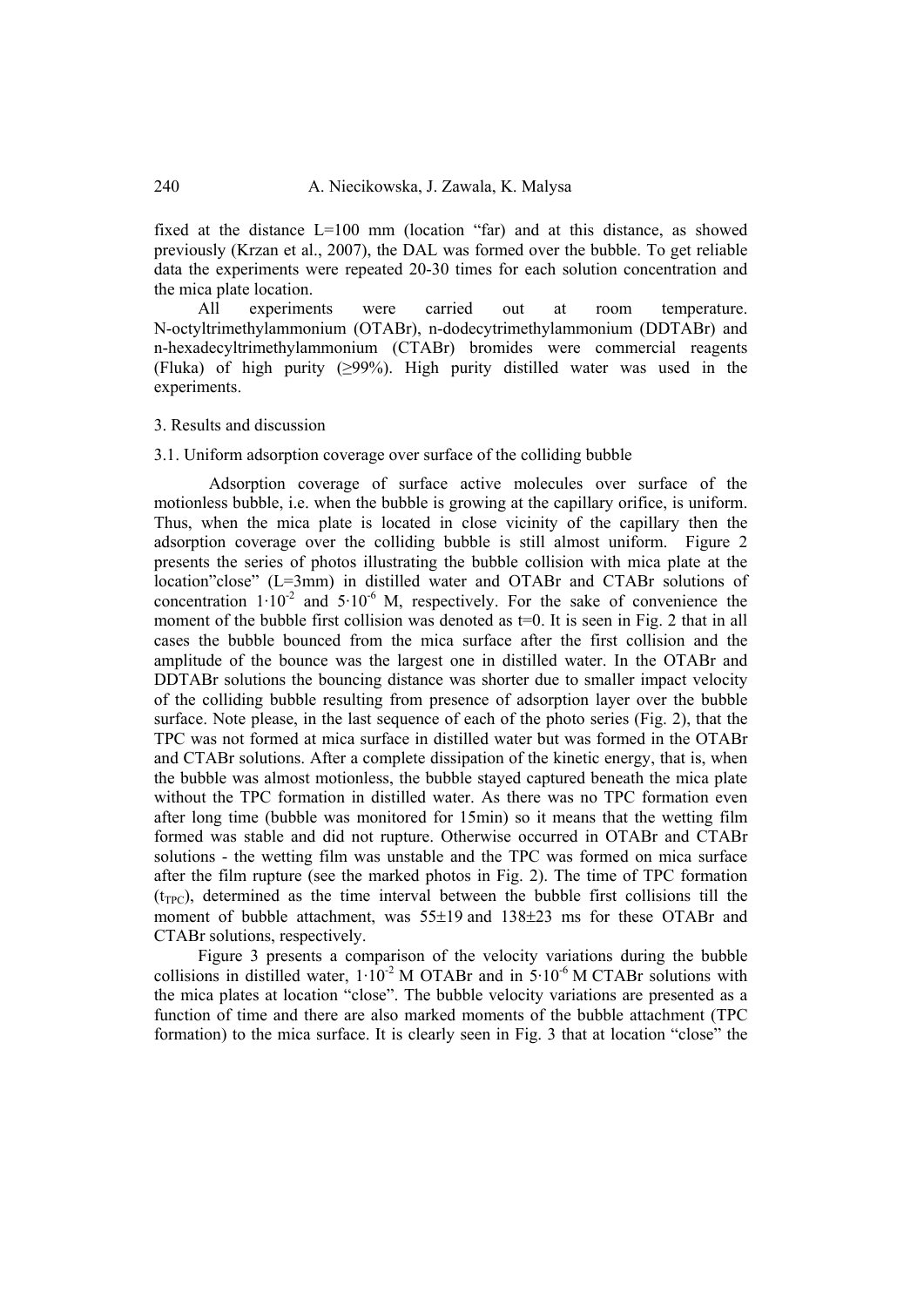bubbles were at the acceleration stage of their motion and the impact velocity of the bubble collision was the highest (ca. 27cm/s) in distilled water. In the OTABr and CTABr solutions the bubble impact velocity was lower - ca. 14.5 cm/s and 13 cm/s, respectively. It needs to be added here that the velocity was determined in respect to the bubble bottom pole. Thus, moment of the TPC formation means a rapid jump in position of the bubble bottom pole and therefore is clearly noticeable when the bubble stays motionless. after dissipation of the kinetic energy associated with its motion (see Figs. 3 and 4).



Fig. 2. Sequences of photos illustrating the bubble collision with mica plate (location "close") in distilled water and OTABr and CTABr solutions of concentration  $1 \cdot 10^{-2}$  and  $5 \cdot 10^{-6}$  M, respectively. Time interval between subsequent photos Δt=0.96ms - when not marked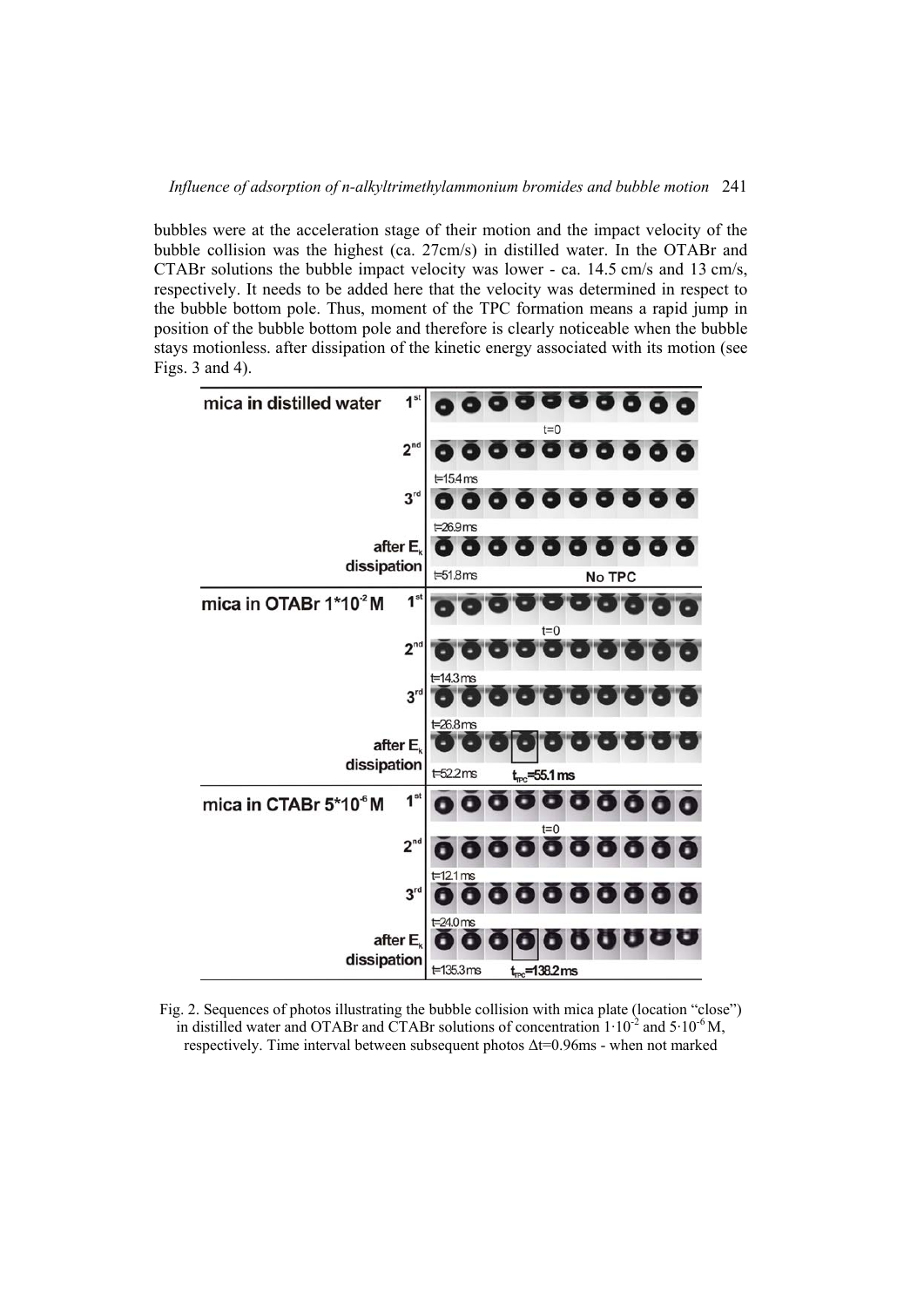

Fig. 3. Velocity variations during the bubble collisions in distilled water  $1.10^{-2}$ M OTABr and  $5.10^{-6}$  M CTABr solutions with mica plate located at the distance L=3 mm from the capillary orifice

Let us discuss reasons of differences in stability of the wetting films formed at mica surface in distilled water and solutions of the n-alkylthrimethylammonium bromides studied. Mica is a model hydrophilic surface with water contact angle equal zero. As was demonstrated (see Figs 2-3) there was no the TPC formation and the bubble attachment when the rising bubble collided with mica surface in water because the water wetting film formed at mica surface was stable. Mica surface immersed in distilled water is negatively charged and its zeta potential value is reported to be in the range between -80 and -120 mV (Scales et al., 1992, Debacher and Ottewill, 1992; Zembala et al., 2001, 2003; Zembala and Adamczyk, 2000). In distilled water the bubble surface is also negatively charged and zeta potential values reported in literature varied from -35 mV (Stockelhuber, 2003) to -65mV (Graciaa et al., 1995; Lee and Li, 2006). Thus, in distilled water both the air/water and water/mica interfaces of the wetting films, formed by the colliding bubble, are negatively charged. These repulsive electrostatic interactions assure stability of the wetting film and prevent formation of the TPC in distilled water. In the case of n-alkylthimethylammonium bromides (cationic surfactants) solutions the situation was different – the film was unstable and TPC formation was observed. It was due to the fact that the cationic surfactant molecules were preferentially adsorbed and caused a reversal of the bubble surface electrostatic charge from negative to positive. As a consequence of the charge reversal there were attractions interactions between oppositely charged interfaces of the wetting film formed in solutions of n-alkylthrimethylammonium bromides studied.

### 3.2. Non-uniform adsorption coverage over the bubbles – DAL is formed

Motion leads, as described above, to formation a dynamic architecture of the adsorption layer with significantly diminished adsorption coverage at the bubble top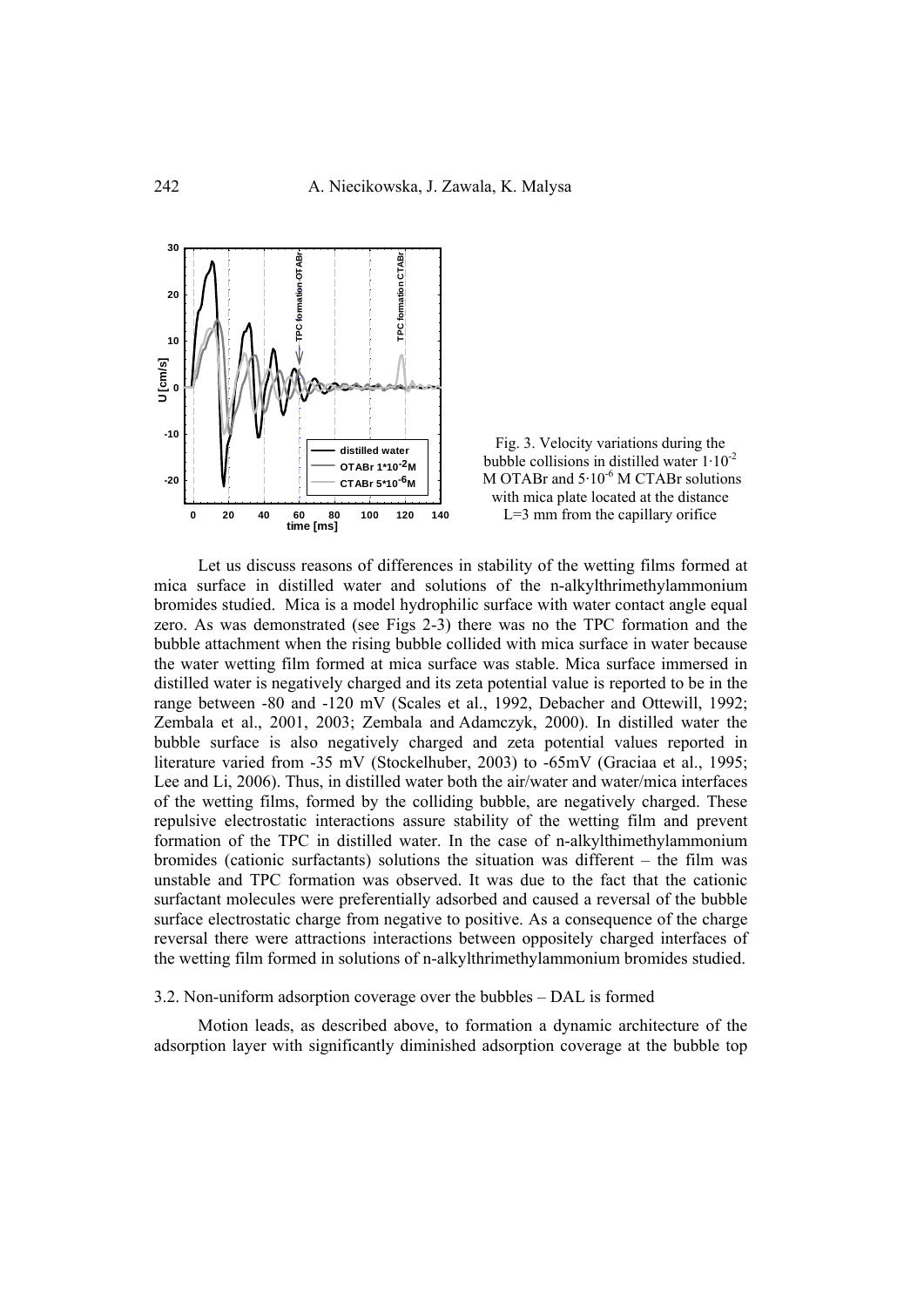pole. The bubble velocity variations during its collisions with mica plate located at L="close" and "far" in  $1 \cdot 10^{-6}$  M DDTABr solution are presented in Fig. 4. It is seen that due to different distances covered by the bubble before the collision, the bubble impact velocity was different for these two interface locations. In the case of  $L=100$ mm the bubble impact velocity was  $34 \text{ cm/s}$ , while for L=3 mm it was 12.8 cm/s, only. This difference in the impact velocity is the reason that longer time was needed for dissipation of the bubble kinetic energy when the mica plate was at location "far", but this time difference was ca. 40 ms, only. For the both mica plate locations the TPC was formed in 1.10-6 M DDTABr solution, after the kinetic energy dissipation, i.e. when the bubble was motionless beneath the mica surface. Note please that the time of the TPC formation was much longer when the mica was located at the distance L=100 mm. In the case of L=3 mm the  $t_{TPC}$ =542 $\pm$ 79 ms while for L=100 mm was elongated to 1837±440 ms.



Fig. 4. Variation of the bubble local velocity during collisions with mica plate located "close" ( $L=3$ mm) and "far" ( $L=100$ mm) in  $1.10^{6}$ M DDTABr

Figure 5 presents the  $t_{TPC}$  values as a function of the OTABr, DDTABr and CTABr concentration. As there are given the  $t_{TPC}$  values for the mica plate locations "close" and "far" so a few important features can be noticed there: i) the differences in the time of the TPC formation are the largest at lowest concentrations, ii) differences in the t<sub>TPC</sub> values between both mica locations depend on the surfactant type, iii) these differences are tending to zero at high concentrations, and iv) regions of the  $t_{TPC}$ variations are shifted towards higher concentrations with decreasing n-alkylthrimethylammonium bromide surface activity, that is, when the hydrocarbon chain is shorter. As described above the TPC formation at mica in OTABr, DDTABr and CTABr solutions is due, in our opinion, to a charge reversal of the bubble surface charge, from positive to negative, resulting from a preferential adsorption of these cationic surfactant molecules at solution/gas interface. However, possibility of the mica surface charge reversal and/or hydrophobization due to adsorption of cationic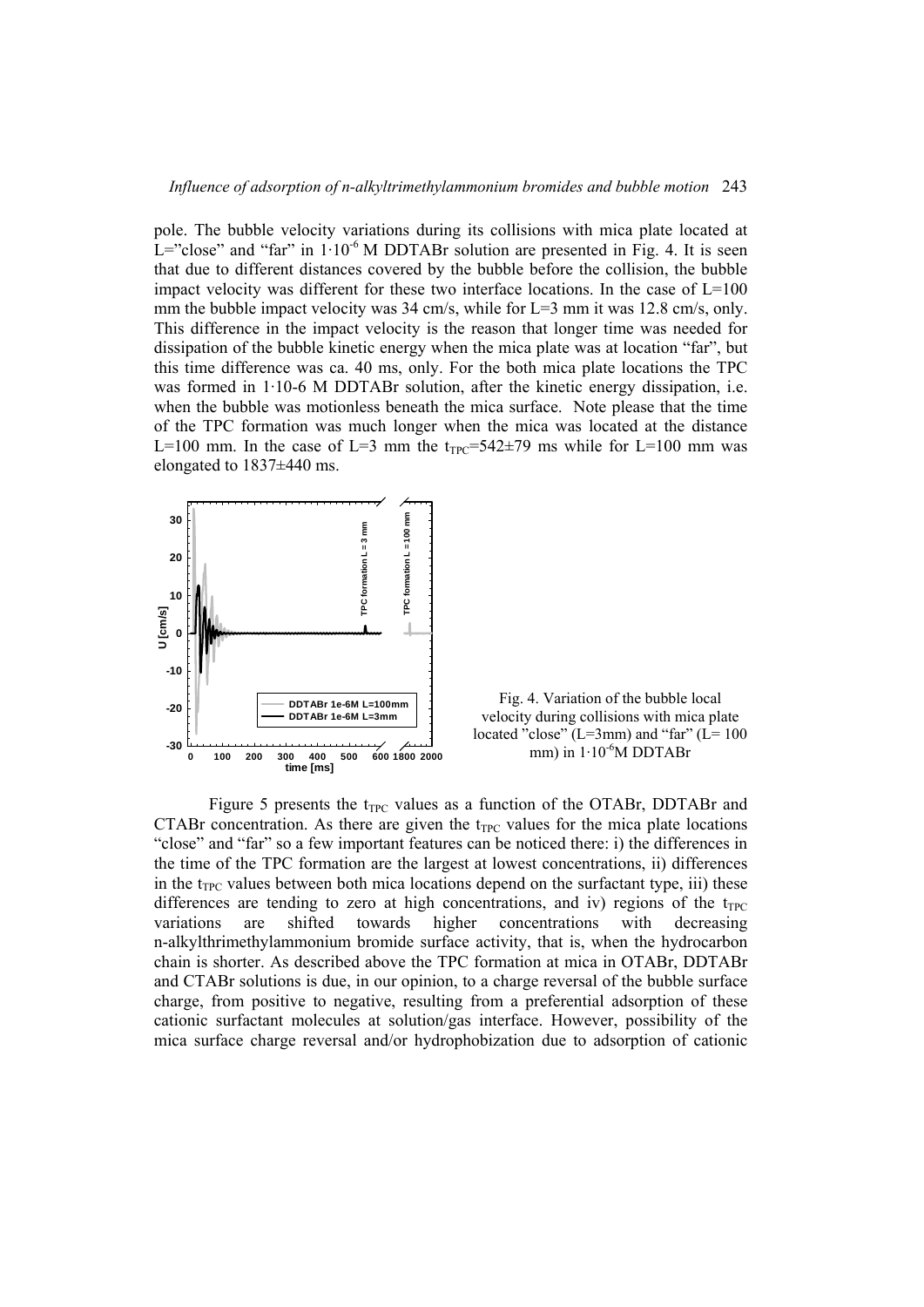surfactant on negatively charged surface needs to be taken also into considerations and its potential importance should be evaluated. Influence of n-alkyltrimethylammonium bromides on the mica zeta potential was studied by Debacher and Ottewill (1992) and Fa et al. (2005).



Fig. 5 Time of the TPC formation as a function of OTABr, DDTABr and CTABr concentration for the mica plate location "close" and "far"

Debacher and Ottewill (1992) reported that mica surface charge was reversed at CTABr, DDTABr and OTABr concentrations higher than ca.  $6 \cdot 10^{-6}$ ,  $6 \cdot 10^{-4}$  and  $8 \cdot 10^{-2}$ M, respectively. Fa et al. (2005), who determined so called "point of zeta reversal" (PZR) reported that the PZR values were  $2 \cdot 10^{-5}$  M for CTABr and  $1 \cdot 10^{-3}$  M for DDTABr solutions, i.e. the similar but not identical to values found by Debacher and Ottewill (1992). Despite some discrepancy regarding exact values of the nalkylammonium bromides concentrations causing the mica surface charge reversal these literature data indicate that in our experiments there was no charge reversal of the mica plates because the upper limits of the concentrations used (see Fig. 5) were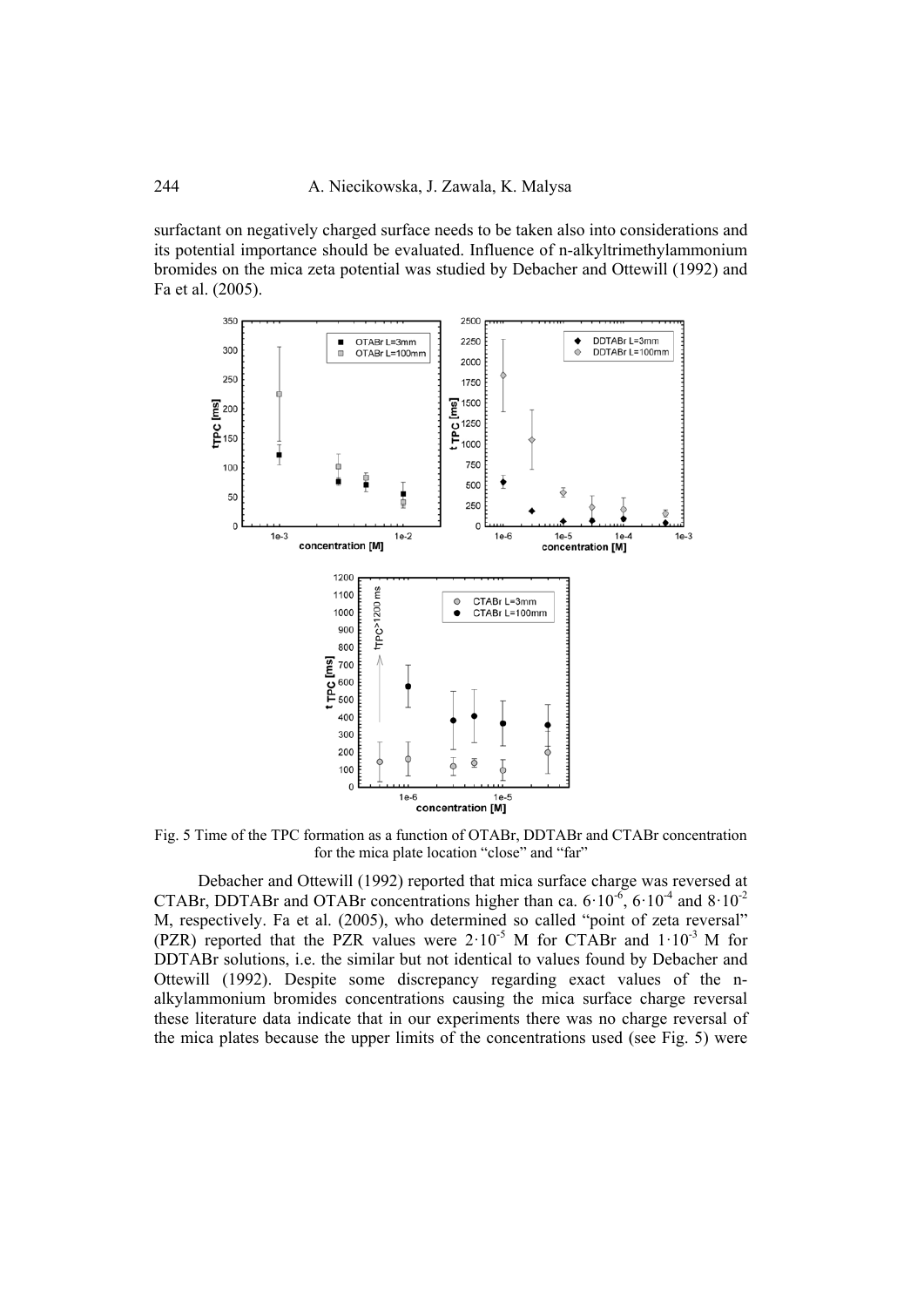smaller or similar as the PZR values. This comparison indicates that the TPC formation in our experiments was indeed due to the charge reversal at the bubble surface. This conclusion is supported also by the experiments (Zawala et al., 2008) in which the mica plate was immersed in OTABr solution  $(1 \cdot 10^{-3}$  M) for 30 minutes prior to measurements of the TPC formation by the colliding bubble in distilled water. As there was TPC formation so it confirms that adsorption of OTABr molecules at mica surface did not cause either electrical charge reversal or the mica surface hydrophobization, high enough to cause instability of the wetting film formed by the colliding bubble.

The results presented in Fig. 5 show clearly that the  $t_{TPC}$  values were dependent, especially at lowest solution concentrations, on location of the mica plate. Let us discuss and explain the reasons of the differences between the times of TPC formation at mica surface located "close" and "far". Locations "close" and "far" mean that the bubble covered different distances prior to the collision with mica surface and, as a consequence, the state of the adsorption layer at the bubble surface at the moment of collision was also different – this is presented schematically in Fig. 6. When the bubble was formed at the capillary orifice in surfactants solution studied there was adsorption layer formation at the growing gas/liquid interface. At the moment of the bubble detachment the adsorption coverage was uniform. As described above (Introduction) the bubble motion induces non-uniform distribution of the surfactant molecules over surface of the rising bubble and there is needed some distance for establishment of the DAL (Krzan et al., 2007). Therefore, the adsorption coverage over top poles of the bubble colliding with mica plate located "close" and "far" was different (see Fig. 6). At the location "close" the adsorption coverage was still uniform and at the moment of collision the bottom interface of the wetting film formed was positively charged. The attractive interactions between negatively charged mica surface and positively charged bubble top pole caused rupture of the wetting film formed and the TPC formation. When the mica was at the location "far" the distance covered by the bubble was long enough for the DAL formation. As a consequence, when the wetting film was formed, the bubble top pole was practically devoid of surface active molecules (see Fig. 6) Thus, at the very beginning of the film existence, the electrical charge of the bubble top pole was still negative - there were electrostatic repulsions between interfaces and the film was stabilized. When the bubble stayed motionless beneath the mica plate then the diffusion processes tended to re-establish uniform and equilibrium adsorption coverage of the cationic surfactant over entire bubble surface. The longer time of TPC formation in the case of the location "far" was caused by the fact that an additional time was needed to restore such adsorption coverage, over top pole of the bubble forming the bottom interface of the wetting film, which ensures the charge reversal from negative to positive. As diffusion kinetics depends strongly on surfactant concentration so the differences between the  $t_{TPC}$ values were the largest ones at lowest concentrations of CTABr, DDTABr OTABr solutions.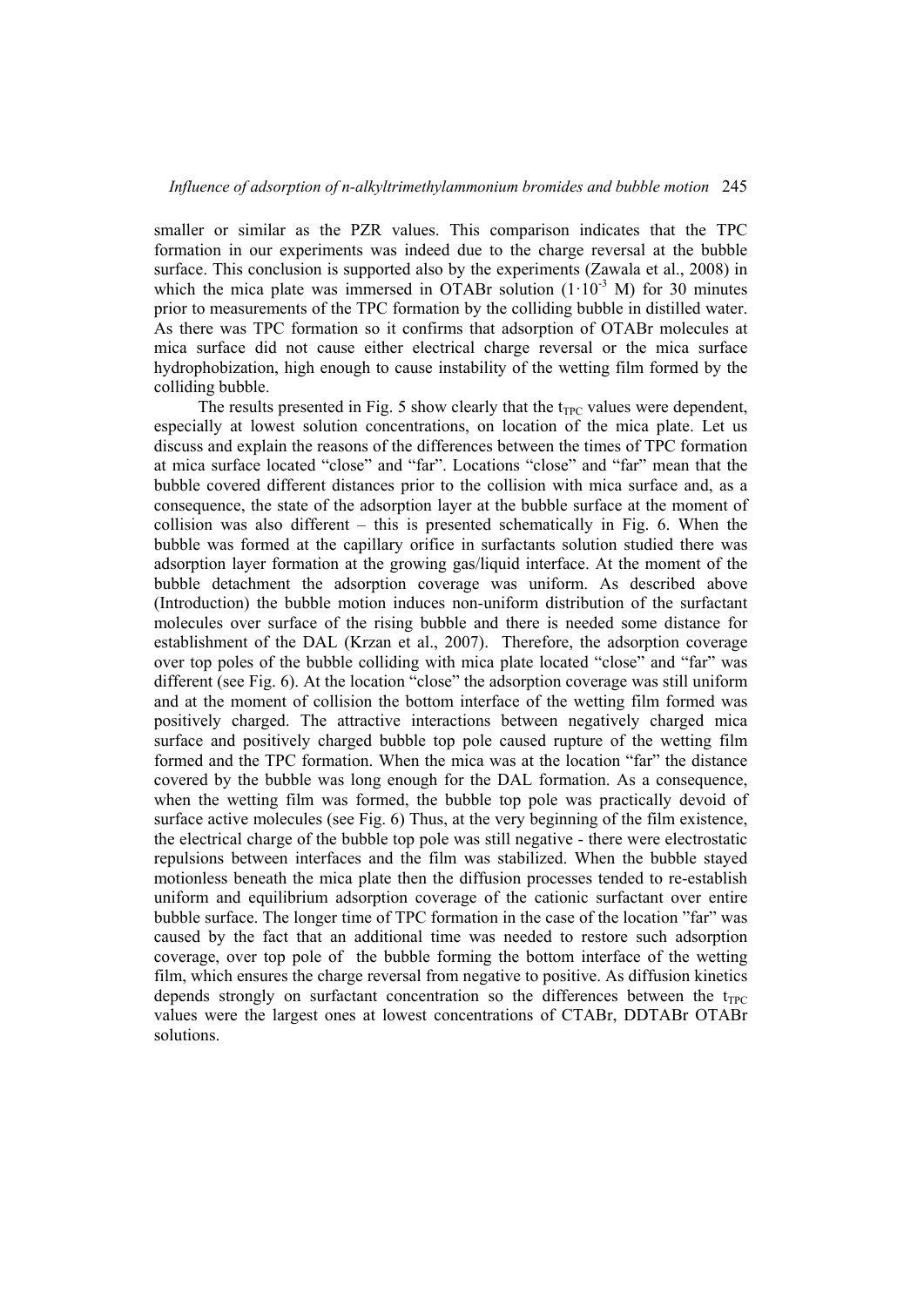

Fig. 6. Schematic presentation of the DAL formation and state of adsorption layer at solution/air interface of wetting film formed by the bubble colliding with mica plate located "close" and "far"

## 4. Concluding remarks

It was showed that stability of the wetting film, formed at mica surface by the colliding bubble, is governed by the electrostatic interactions between the film interfaces. Both bubble and mica surface are negatively charged in distilled water. In solutions of the cationic surfactants studied (OTABr, DDTABr and CTABr) a preferential adsorption at solution/gas interface caused reversal of the bubble electrical charge from negative to positive and the wetting film formed was destabilized. It was found that time of the three-phase contact formation  $(t_{TPC})$  at mica surface in cationic surfactants solutions strongly depends on: (i) solution concentration and (ii) state of the adsorption layer at the bubble surface. When the distance from the capillary orifice (bubble formation point) to the mica plate was  $L = 3$ mm (location "close") then the time of the three phase contact formation  $(t_{TPC})$  was significantly shorter than for the location "far" (L=100mm). The differences between the  $t_{TPC}$  for the locations "close" and "far" were the largest at lowest concentration. Significant difference in  $t_{TPC}$  for location "close" and "far" was caused by formation of the dynamic adsorption layer (DAL) at the bubble surface. For location "far", where the adsorption coverage at the top pole of the colliding bubble was almost zero an additional time was needed to restore such adsorption coverage which caused the charge reversal from negative to positive and the film destabilization.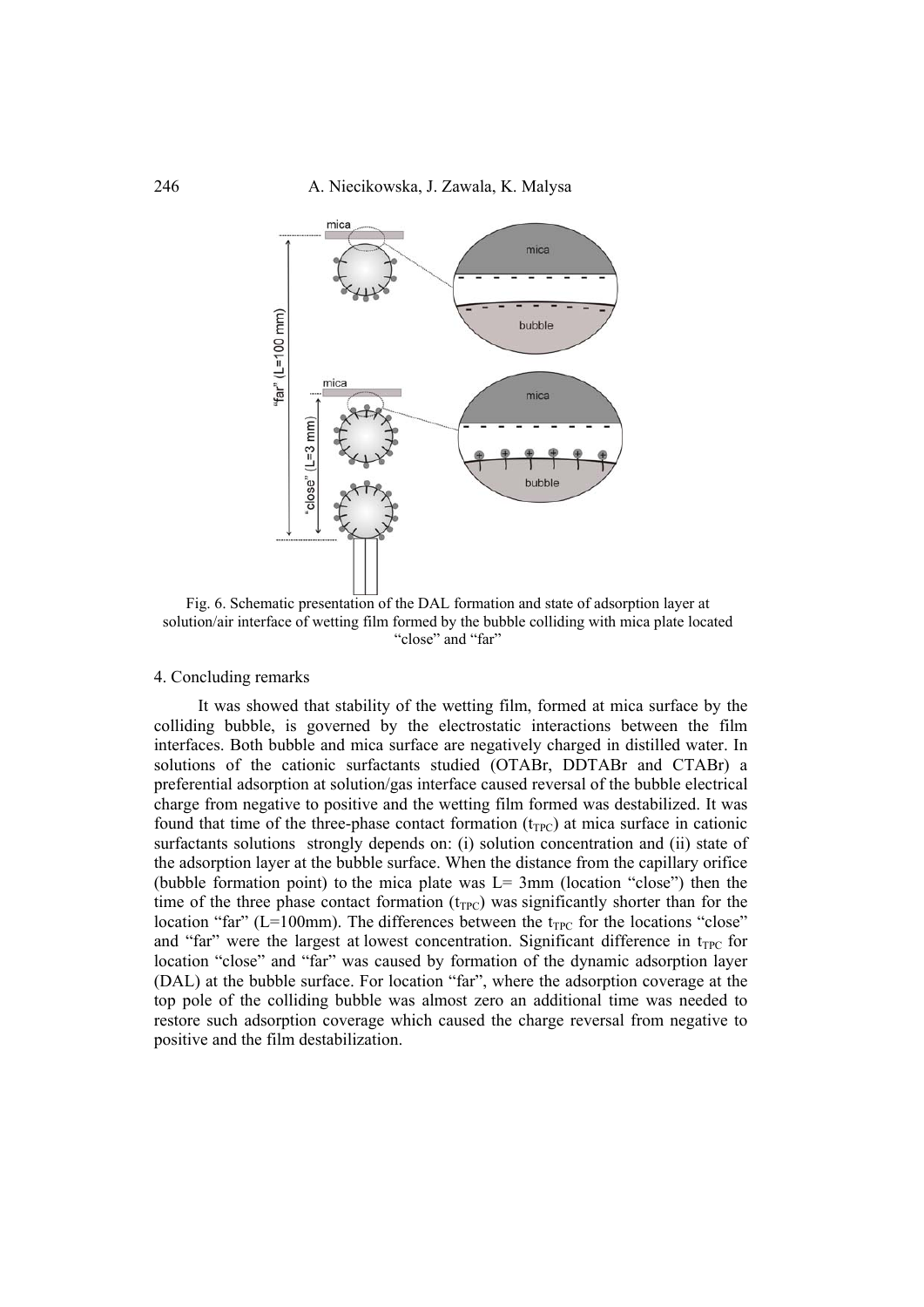### Acknowledgements

Financial support of MNiSW (grant N N204 1794/B/H03/2010/39 and Iuventus Plus 0490/H03/2010/70) is acknowledged with gratitude.

#### References

- DAI, Z., FORNASIERO, D., RALSTON, J., 2000. *Particle–bubble collision models a review,* Adv. Coll. Interface Sci.*,* 85, 231-256.
- DEBACHER, N., OTTEWILL, R.H., 1992. *An electrokinetic examination of mica surfaces in aqueous media*, Colloids and Surfaces, 65, 51-59.
- DIAKOVA, B., FILIATRE, C., PLATIKANOV, D., FOISSY, A. KAISHEVA, M., 2002. *Thin wetting films from aqueous electrolyte solutions on SiC/Si wafer*, Adv. Coll. Interface Sci., 96, 193-211.
- Dukhin, S.S., Deryaguin, B.V., Lisichenko, V.A., 1959. *Kinetika prilipania mineralnykh czastic k puzyrkam pri flotacii*, Zh. Fiz. Khim., 33, 2280-2287.
- DUKHIN, S.S., KRETZSCHMAR, G., MILLER, R., 1995. *Dynamics of adsorption at liquid interfaces. Theory, Experiments, Application*, Elsevier.
- FA, K., PARUCHURI, K.V., BROWN, S.C., MOUDGIL, B.M., MILLER, J.D., 2005. *The significance of electrokinetic characterization for interpreting interfacial phenomena at planar, macroscopic interfaces*, Phys . Chem. Chem. Phys., 7, 678-684.
- FRUMKIN, A.N., LEVICH, V.G., 1947 . *Effect of surface-active substances on movements at the boundaries of liquid phases*, Zh. Phys. Chim., 21, 1183-1204
- GU, G., XU, Z., NADAKUMAR, K., MASLIYAH, J., 2003. *Effects of physical environment on induction time of air–bitumen attachment*, Int. J. Miner. Process., 69, 235-250.
- GRACIAA, A., MOREL, G., SAULNE,R P., LACHAISE, J., SCHECHTER, R.S., 1995. *The ζ-Potential of Gas Bubbles*, J. Coll. Interface Sci., 172, 131-136.
- ISRAELACHVILI, J.N., 1994. *Intermolecular and Surface Forces*, Academic Press, London.
- KRZAN, M., ZAWALA, J., MALYSA, K., 2007. *Development of steady state adsorption*  distribution over interface of a bubble rising in solutions of n-alkanols (C<sub>5</sub>, C<sub>8</sub>) and *n-alkyltrimethylammonium bromides*  $(C_8, C_{12}, C_{16})$ , Coll. and Surface A., 298, 42-51.
- LEE, J.S.H., LI, D., 2006. *Electroosmotic Flow at a Liquid-Air Interface,* Microfluid Nanofluid, 2, 361-365.
- LEVICH, V.G., 1962. *Physicochemical Hydrodynamics*, Prentice-Hall, Englewood Clifts.
- MALYSA, K., KRASOWSKA, M., KRZAN, M., 2005. *Influence of Surface Active Substances on Bubble Motion and Collision with Various Interfaces*, Adv. Colloid Interf. Sci., 205, 114-115.